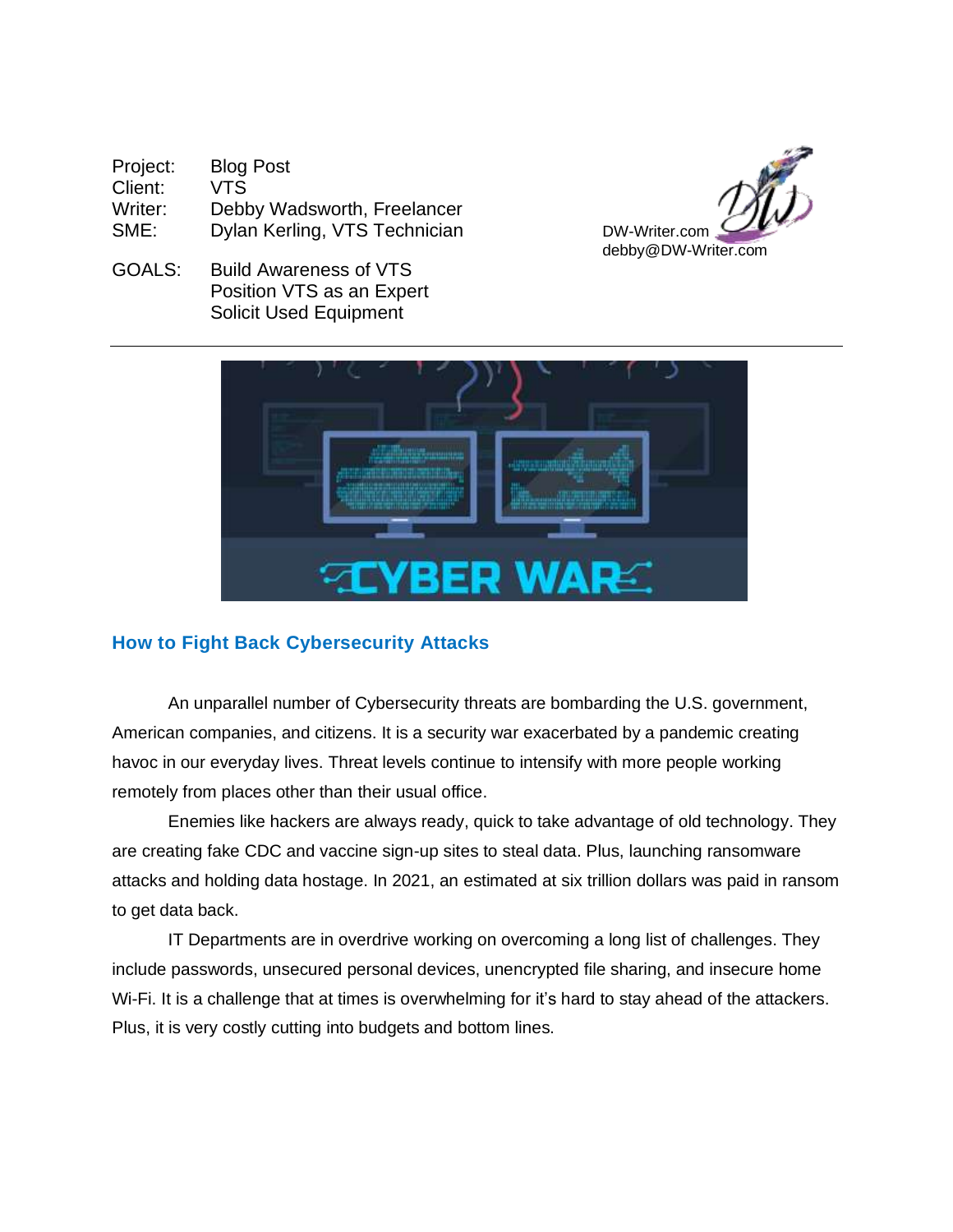Those fighting fail to see a light at the end of a tunnel. For factors like working from home is here to stay. A 2021 Gartner survey reported 80% of company leaders surveyed responded they plan to continue allowing people to work from home at least part-time.

But there are ways to effectively fight and win the war. It takes strategies to overcome cyber-bombs with key elements for creating a more robust cyber security strategy or improving your current one. They include the following:

#### **#1 - It's Time to Technology-up**

It is time to evaluate your IT infrastructure, including hardware, software, applications, subscription services, processes, etc. If you use PC or Apple older technology, it is time to replace it with newer models. The costs can be offset by selling your current equipment to companies like Velocity Tech Solutions (VTS). Plus, by considering newer hardware models from VTS or another resale vendor.

#### **#2 - Data Isolation - Air Gap Protection**

Another effective technique is creating an 'Air Gap' to isolate critical operational areas like accounting or your organization's data system. If one system becomes infected, the Air Gap can prevent further contamination.

### **#3 – Never Enough Education**

Organizations are constantly changing as they evolve and grow. Keeping the entire organization in alignment, including every employee, requires regular communication and education. Failure to do so has affected organizations by unaware or informed employees who click to open a link that unintentionally introduces malware into the network.

## **#4 – Continuous Monitoring, Testing, Upgrading**

Continuously monitoring and testing systems is mandatory to detect potential intrusions or vulnerabilities early. Also, making sure there are no open doors or exploits that can enable unauthorized entry.